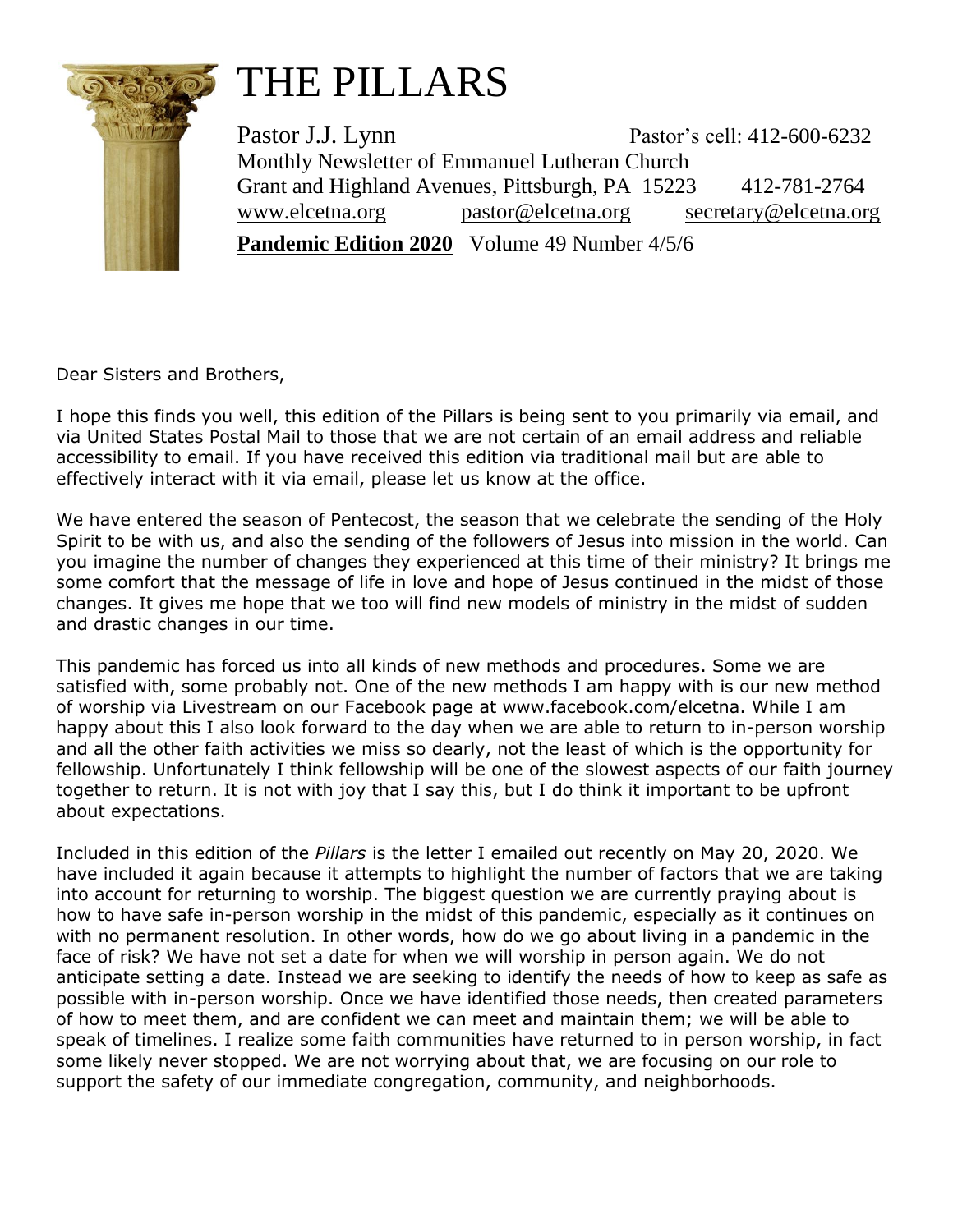Some of you have written to me where you are on the level of confidence and comfort of the idea of gathering in-person again. I greatly appreciate your input so far, and invite you to continue this. I worry myself about the feasibility of returning safely to in person gatherings; this is not an item we are taking lightly.

The reality too is that things will not look the same as they did, we will have to make adjustments to our processes and our patterns of worship. For instance imagine those you typically sit near during worship, and then imagine what it will be like to maintain social distance in the sanctuary. Ironically the age old joke about the pastor forcing people to change their pews is no longer a joke. It is a reality, a reality very few of us are going to like. We are not people that tend to like change, especially forced change, because it causes discomfort, and even at times a little bit of fear. The question is: how we respond to our fear. Do we allow it to prevent us from acting with love to others, or do we rely on our faith to carry us forward?

Our faith is about not being prevented in living out our calling due to fear. This does not mean recklessness or carelessness. Our faith is about living out our calling of devotion and love to God, our Selves, and our Neighbors, in a manner that seeks to build up our neighbors and our communities. We are still called to this even or perhaps especially, in the face of this pandemic. For now the church building remains closed for non-crisis relief activities. The building is closed to protect the building and the people. I realize it is hard to stay away from your church building. However, this is for the long-term safety of the whole of the congregation.

The church as the people however remains open! We are "open" to consider the impact on our neighbors of everything we do, from idle conversations, to public postings, to what we choose to speak to strangers at the store, and to how we interpret the events of the world. We are called to build up and encourage and be a beacon of hope and love, focused on our Lord and Savior Jesus Christ to show us how to love one another.

I also want to ensure you that the livestreaming of worship will continue for the future. In fact, we are going to be working to increase the options for interaction during worship in these times. We will keep livestreaming for a multitude of reasons. We are pleasantly surprised with the extended reach of worship. We also want to make sure that even when we return to in-person worship we keep livestreaming available for those that are not able to rejoin us at that time. In this quest we are currently seeking quotes for high quality equipment and software.

I pray that you are well. If you are not well, reach out to someone who will respond to you in love, the love that is modeled to us through the life of Christ our Lord.

Peace Pastor JJ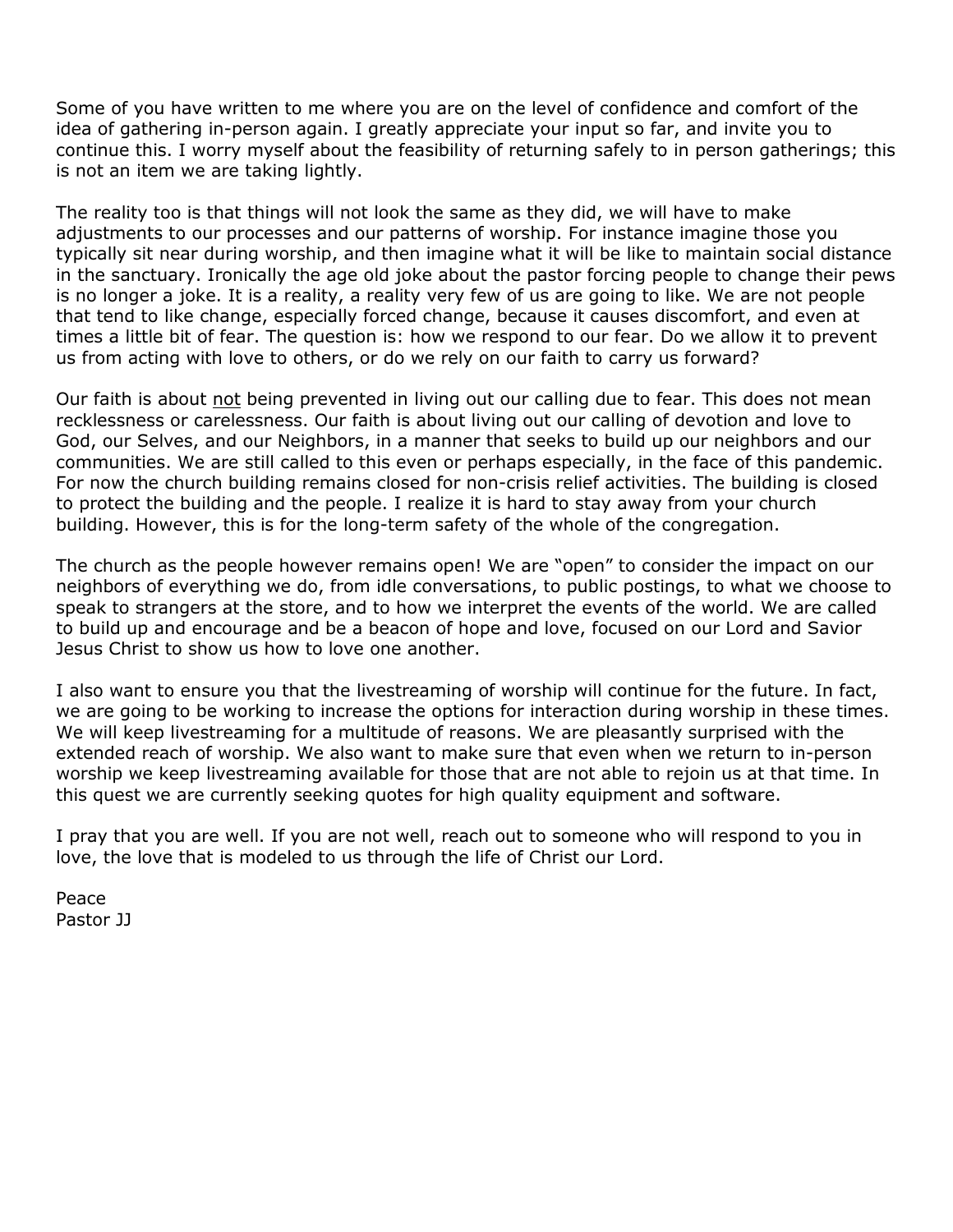

When the pandemic reached its tentacles into our neighborhood there were a number of things that changed in an instant, including the method of receiving financial offerings. Many of us have made the switch to electronic giving using Tithe.ly, and others have switched to mailing our checks and envelopes to the church. We want you to be sure that your offerings will be recorded properly for your future use.

If you have switched to Tithe.ly, your contributions are automatically recorded by Tithe.ly and a statement at the end of the year is created by the program for us to print and send out to you.

If you have switched to mailing your contributions to the church with the United States Postal Service, your offerings will still be counted and deposited on a regular basis. We have council folks that are volunteering weekly to come in to count and prepare the bank deposit. Your contributions in this manner are being recorded by number or name as is our typical process.

If you intend to switch to Tithe.ly in the future, or switch back to in person offering when we are finally able to gather for inperson worship again, do not worry. We will be sure to combine the databases to ensure that your end of year statement reflects both methods of giving and your combined total. There are two methods that we will be able to use to do this. 1. We may upload your inperson contributions to our Tithe.ly database so that they are recorded on that statement. 2. We may download your total giving via Tithe.ly and enter it into our internal database for in person contributions.

We were working on switching our entire membership database, known as Church Management Software (ChMS), to Tithe.ly when the pandemic hit. We are still working on that, albeit more slowly now, and hope to still complete this process this year. Assuming we complete the process, option number one above will be our solution. Any questions or concerns about this please feel free to reach out to Pastor JJ.

# amazonsmile

You shop. Amazon gives.

Along with the pandemic comes paradigm shifts. One of those shifts may be having your goods and supplies shipped to your home via an online retailer, rather than shopping in person. If you have switched to an online retailer and it happens to be **Amazon**, please consider Emmanuel for your *Amazon Smile Contributions*. This is another way you can help support our ministries at Emmanuel in Working to Care for ALL God's People.

How to support Emmanuel through Amazon Smile

- Begin your Amazon shopping at this unique link [https://smile.amazon.com/ch/25-](https://smile.amazon.com/ch/25-1267230) [1267230](https://smile.amazon.com/ch/25-1267230)
- Confirm that you want to support Emmanuel Lutheran Church
- When shopping simply be sure that smile.amazon.com is in your address bar to support Emmanuel
- You may also select Emmanuel as your charity to support in your account settings
	- From your account menu select "Your Amazon Smile"
	- Select or Change your charity
	- Search "Emmanuel Lutheran Church 15223" to find the correct Emmanuel
	- You can also search just using the number "25-1267230"
	- Once you have found Emmanuel simply click the yellow "Select" button.
- Pat yourself on the back for so simply supporting Emmanuel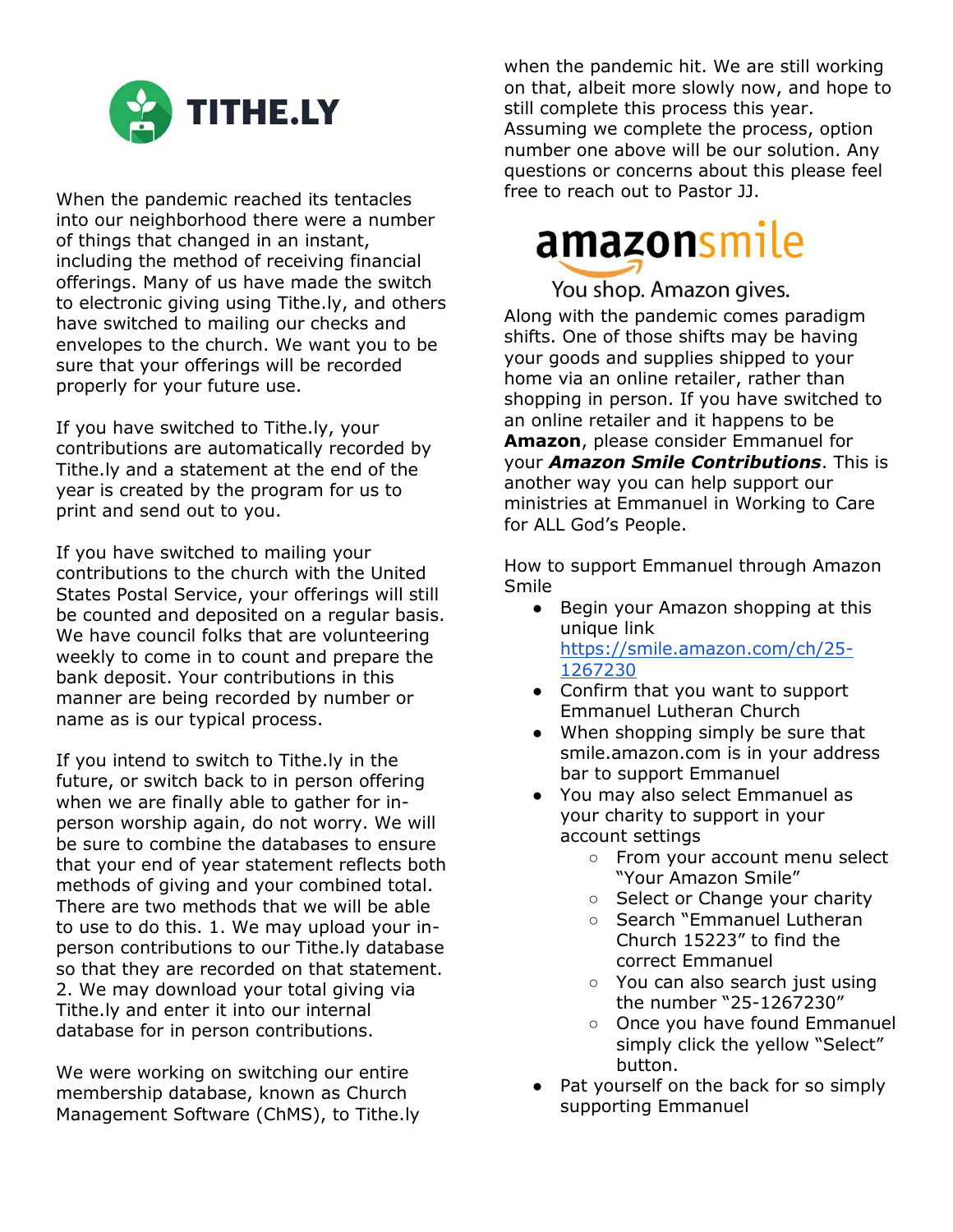| <b>Emmanuel's Financial Status through</b> |          |  |
|--------------------------------------------|----------|--|
| <b>May 2020</b>                            |          |  |
| <b>Budget</b>                              | \$72,727 |  |
| <b>Spending</b>                            | \$66,757 |  |
| <b>Offering Collected</b>                  | \$66,440 |  |

Wednesday, May 20, 2020

Dear Brothers and Sisters

I hope you are doing well and holding things together. If you are not holding things together, that's probably okay; call someone to vent, or share, or cry, or pray. This is a highly stressful time and we are all experiencing some level of trauma around this pandemic. In other words, I hope your first priority is that of your health, emotional, physical, and mental. Please take care.

This coming Monday is Memorial Day and obviously we will not be able to celebrate with public prayers and parades as we would typically. I have just finished reading a little bit of Memorial Day in preparation for Sunday worship and I was reminded that one of the ways we honor Memorial Day is to pray for "permanent peace" as encouraged in Presidential Proclamation No. 7315 of May 26, 2000. Also encouraged is to join in prayer and remembrance at 3pm local time on Memorial Day. I encourage you to take some time on Memorial Day to do this, pray for peace, remembrance, and hope. Because we will not be able to join together on Memorial Day with our neighbors at the Etna service, we will be taking extra steps to incorporate remembrance and prayer for peace into Sunday's worship on the 24th of May. One of the things we will do is remember specifically those from Etna who have died in armed conflict, as obtained from the Etna Memorial. If there are members of your family or friends that you have lost in armed military conflict that you would also like us to remember by name on the 24th, please send me those names by Friday evening via text, email, or voicemail. If you would be so kind as to include a phonetic

spelling for me also, that would be wonderful.

We will continue to have our weekly Healing Prayer service on Wednesday evenings at 7pm for the foreseeable future. Pastor Tara and I hope that this is simply an opportunity to have some prayers and check in with one another, and to know that there is a scheduled moment of prayer each week in addition to Sunday worship. The instructions for participating in Wednesday prayer are below.

I am also holding a regular check-in call each Friday from 2pm-3pm via Google Meet. This is simply a scripture reading and conversation, sort of part bible study part fellowship. The instructions for this are below as well.

One of the things this pandemic has laid clear is that once we return to in person worship and gatherings, especially in the congregational setting, things will not be as they were. I realize that we tend to use the language of returning to normal often when we hear about reopening society and what not, but I think it best to start adjusting our hearts and minds to the changes that we can pretty much assume will occur.

Council is actively discussing these changes and working to make plans and procedures that we can follow. We will address all of these changes from the perspective of faith and concern for our neighbor (those of the congregation as well as those of the community) and especially from the perspective of the Fifth Commandment, specifically Martin Luther's explanation of the Fifth. From the *Small Catechism*; "The Fifth Commandment: You shall not murder. What does this mean? We are to fear and love God, so that we neither endanger nor harm the lives of our neighbors, but instead help and support them in all of life's needs." I'm calling your focus here to the directive that we not endanger our neighbors.

We decided that we will not re-open the church building for non-crisis relief activities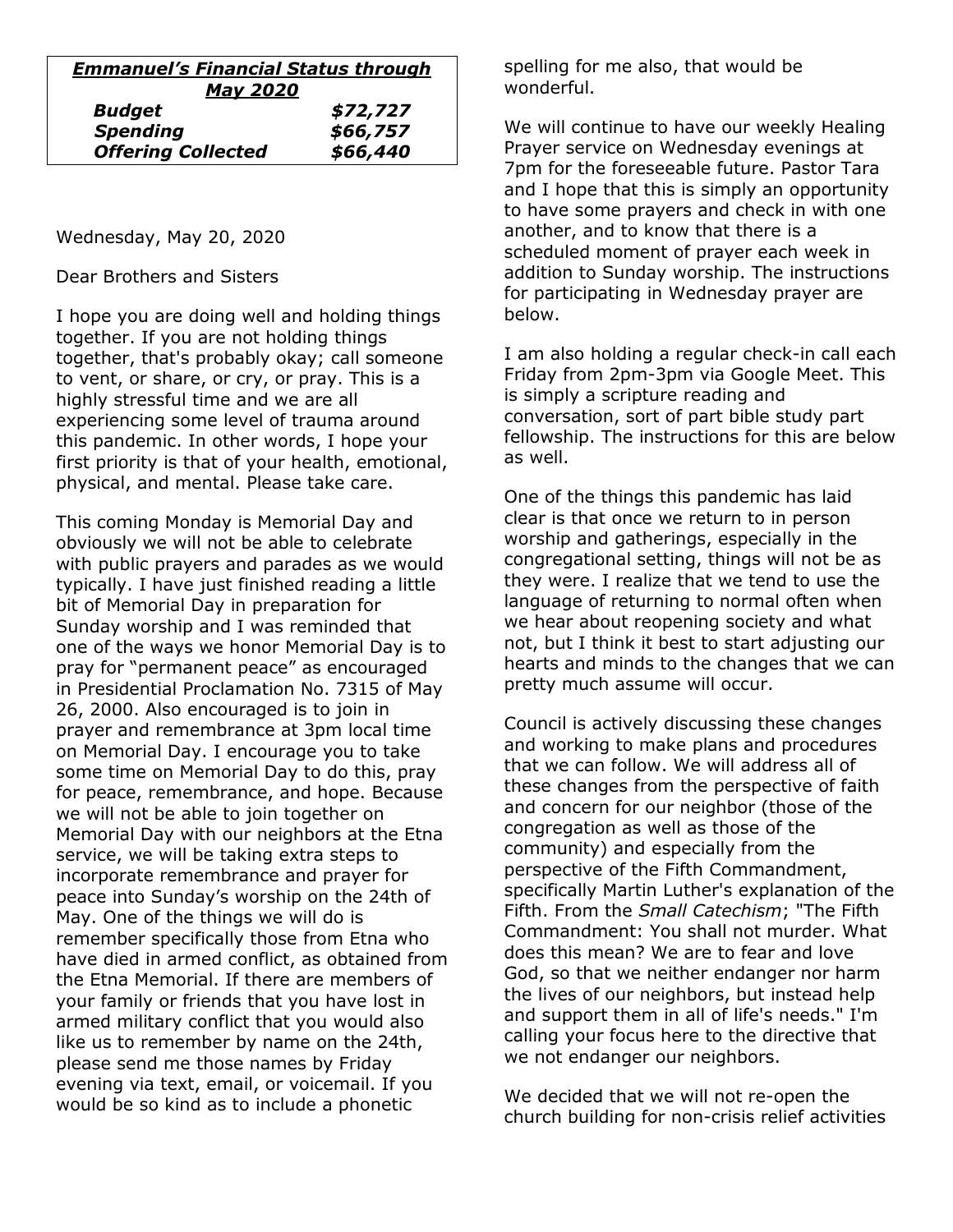until at least Allegheny County has journeyed to the green zone, or June, whichever comes second. Even when we get to the green zone we will not automatically open back up. We will open back up when we have a level of confidence that we are ready to respond to the multitude of new things to consider and practices to put into place, and practices that require adjustment. Put more simply, the church building remains closed until further notice. I know it is tempting to come to the church for normal visits during the week, but please remember one of the reasons we are closed is for your individual safety and also to isolate our building as best as possible, especially the sanctuary from possible exposure. Opening back up will be even harder if we have an exposure in the building.

A non-exhaustive list of the items we are taking into consideration and into account in our planning and conversation are as follows. If you would like individually more information as to where we are on a specific item, please feel free to ask me directly via email, phone, or text (with patience for a response of course).

- Greetings and passing of the peace
- Post-worship greeting line
- Management of foot traffic
- Social distancing guidelines
- Worship times and number of worship opportunities
- Cleaning of sanctuary and facility
- Registration of guests each week
- Collection of offering
- Hymnals
- **Bulletins**
- Door handles
- Air circulation
- Supplies of cleaning materials
- Encouragement of hygiene
- Accessibility of hand sanitizer
- Live Stream technology
- Face coverings
- Communion distribution
- New requirements of groups in support of sanitization
- Six feet of separation possible throughout the facility
- New roles and training for serving as an usher
- Weekly council conversations
- Remote Viewing
- Response to an outbreak

I hope you are well and pray for all of us on a consistent basis. Please do the same.

Peace Pastor JJ

### **Directions for Wednesday Healing Service**

ZOOM Password: 123123 Through the Zoom App 1) Open the Zoom app on your tablet or smartphone. It is a free download you can get in your phone's app store. 2) Click "join" and type in this Meeting ID: 580 925 3839, then click "Join Meeting" 3) You're in! You should see Pastor Tara on your screen. You may choose to have your own video on or off (on is preferred so we can see each other!), but either way, please mute your audio by clicking the microphone icon on the bottom left of the screen so that a red slash appears over the icon.

Zoom Through your Internet Browser (i.e. Microsoft Edge, Google Chrome, Mozilla Firefox)

1) Copy/paste or type into your browser: **<https://zoom.us/j/5809253839>**

2) Type in this Meeting ID: 580 925 3839

3) If prompted for a password enter: 123123 4) You're in! You should see Pastor Tara on your screen. You may choose to have your own video on or off (on is preferred so we can see each other), but either way, **please mute your audio** by clicking the microphone icon on the bottom left of the screen so that a red slash appears over the icon.

Zoom By Phone

1) Dial (646)558 8656 *Please note that this number is considered "long distance". If you do not have long-*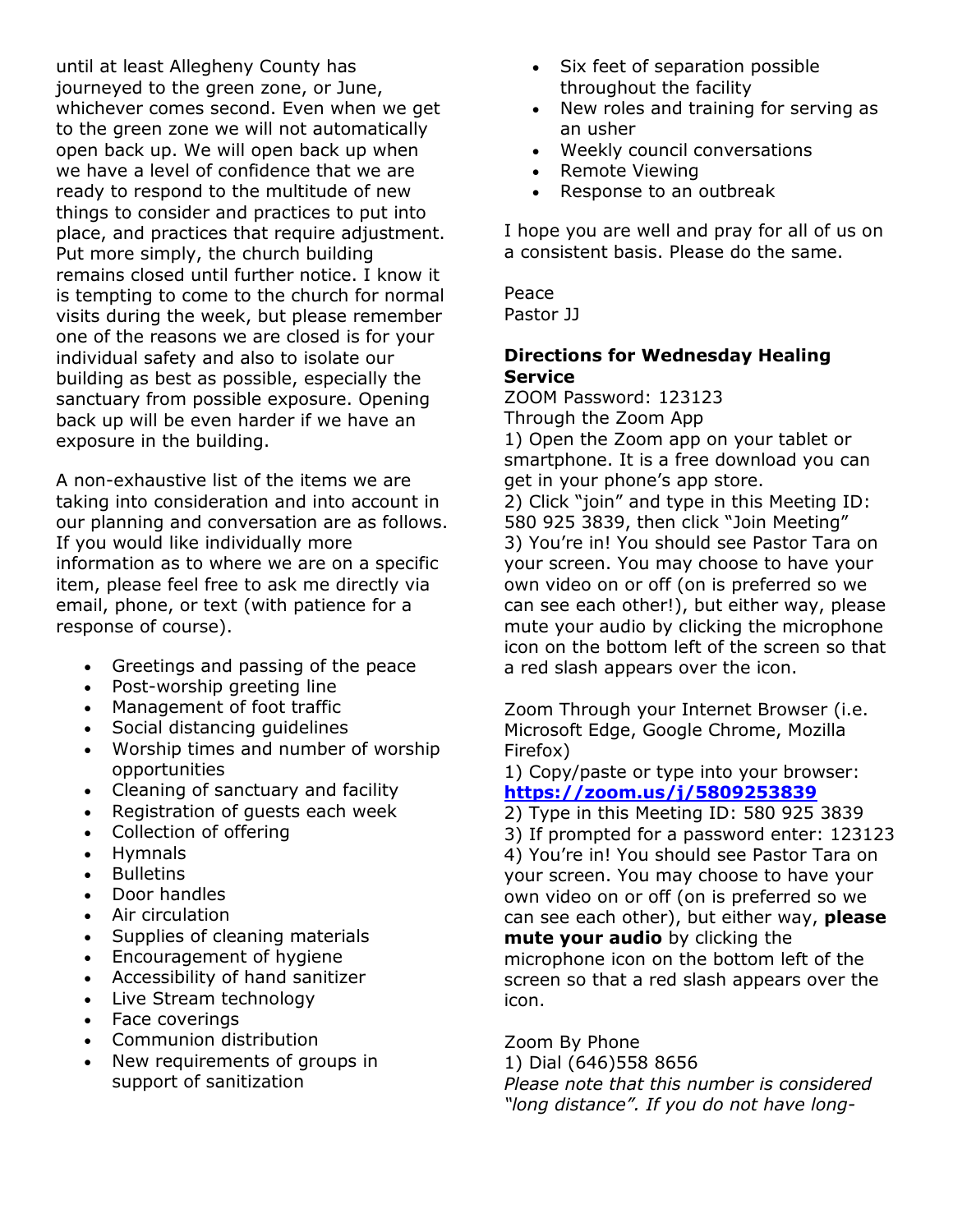*distance capabilities, please let Pastor Tara know.*

2) When prompted, dial in the Meeting ID: 580 925 3839, then press #

3) When asked for your participant ID, press #

4) When asked for password enter 123123# 5) You're in! **Please mute your phone**,

which should be a button on your cellphone or handset.

## **Directions for Friday Check-In Call**

Please note the following requirements to be able to use Google Meet.

Web Browser must be the most recent version of one of the following.

Chrome Browser by google.

Mozilla Firefox.

Microsoft Edge.

Apple Safari

When using a mobile device such as a tablet or smartphone you must have the Google Meet Application which can be found in your app store. Search "Google Meet"

From your desktop/laptop In your browser go to [meet.google.com](http://meet.google.com/) Click Join or Start a meeting In the pop up dialog box that opens enter meeting code TDY KDUE PMI If your browser asks you to give permission for microphone and camera click yes, or agree, or whatever would be the affirmative response.

From the Meet App Select "Meeting Code" Enter TDY KDUE PMI into the meeting code box Select Join Meeting

Via Phone Dial (347) 363-5646 When prompted for PIN dial 450 617 475 #

If you need assistance in learning these methods please contact Pastor JJ so he can try to make arrangements with you.

## **Council Update**

Council is currently meeting on an increased frequency to prepare for a return to inperson worship. We have decided to not set a date for return to in-person worship. Rather than set a date for a return to inperson worship we are working on determining the policies and procedures that will need to be implemented and adjusted to provide as safe an environment for in-person activities as possible. Once we have those parameters in place we will be able to determine when we will return for in-person worship.

#### **In an effort to help us plan would you be willing to spend less than five minutes taking this survey at the following address**,

<https://forms.gle/rBTofgHh683sPXbp7>

\*There is a paper copy of the form included in the postally mailed pillars. If you require a paper copy please contact the office to have one mailed to you.

#### *Looking for Volunteers to Continue Working to Care for All God's People by:*

- Helping with lunch distribution weekdays from 10:30am-1:00pm
- Before we can return to in-person worship we need *many* volunteers for cleaning between and after worship times
- Operation of Audio/Visual production Livestream – Training provided
- Contact Pastor JJ and he will put you in touch with the appropriate team leader.



## **Day Camp Update**

We will not host in-person day camp. We are exploring options for an online version. Stay Tuned.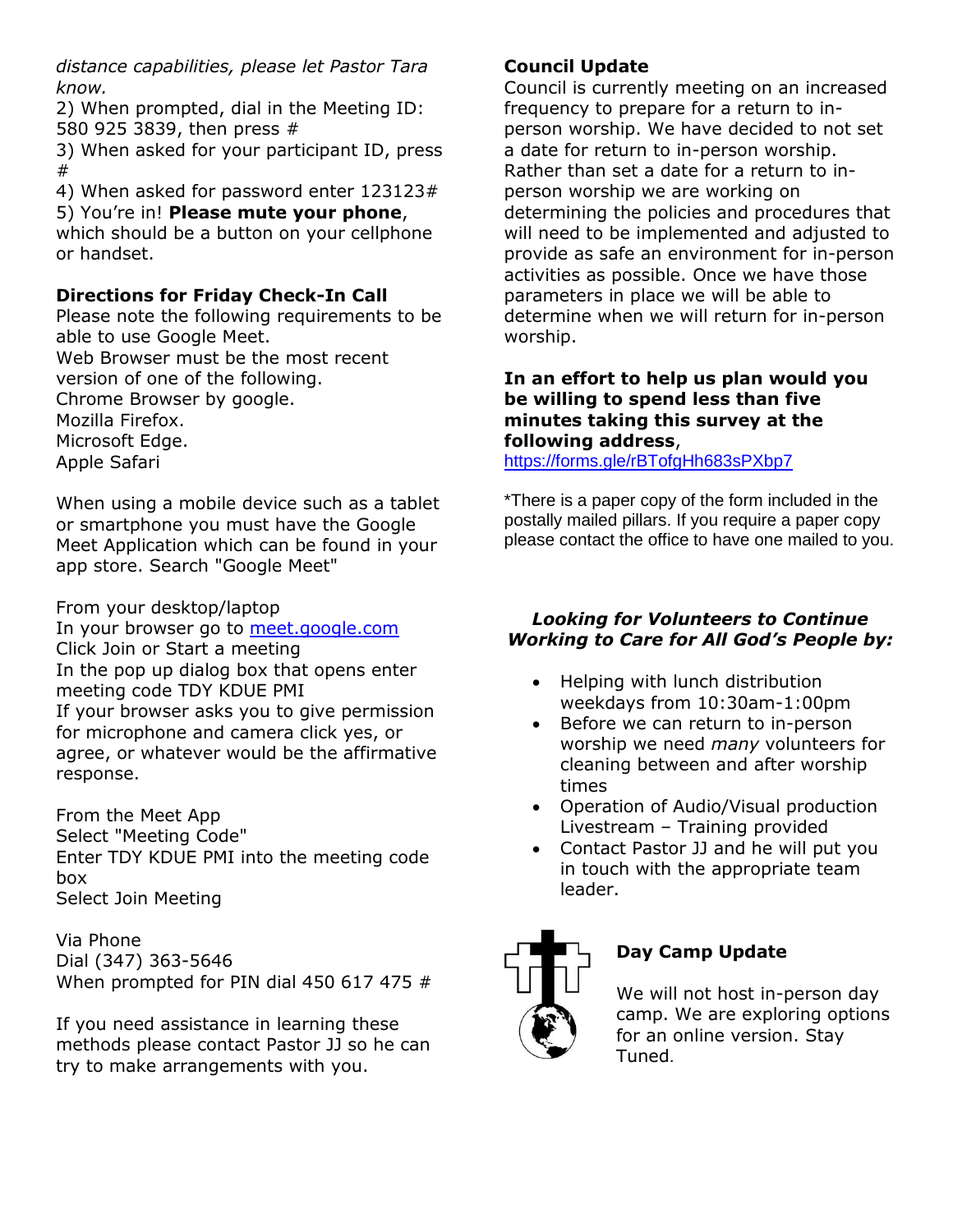*Preparedness*- A word we have all come to know all too well in these recent days. Only a short time ago our focus was on preparedness of a completely different type….security enhancements for our building and congregation.

In 2020 the Pennsylvania Commission on Crime and Delinquency (PCCD) made available \$5 million in state funding for security enhancements for churches, synagogues, and other nonprofit organizations throughout the Commonwealth that may fall within a bias motivation category for hate crimes as identified by the FBI. This year's funding was this first of an anticipated five (5) year funding program.

Applicants were eligible for grants ranging from \$5,000 to \$150,000 for enhancements designed to protect the safety and security of their facilities and membership including security and threat assessments, preparedness and response training, physical facility security upgrades. Grants requested over \$25,000 required matching funds.

A task group comprised of Pastor JJ, Judith Erlen, Dan Barr, and Kevin Smith with great assistance of Chief Timothy Rodman of the Borough of Etna Police Dept. started the process in late January of assessing our needs both immediate and long term. While it was understood that many non-profit organizations face a greater threat of hate crimes and that the likelihood of award in the first year of funding would be limited, the task force recognized that in today's world this would be a beneficial and necessary step regardless of award. By doing so, it would identify and prioritize our needs, some of which may not require funding, and lay the ground work for reapplication, if needed, in the 2021 funding cycle.

The task force developed the following prioritized list of needs:

- 1. Preparedness and post event training, procedures and equipment
- 2. Building surveillance and monitoring equipment
- 3. Security access control system

Through the resources available through Dan Barr as well as the Etna Police Dept. and other agencies, there was no need to request grant funding to complete item #1 which is currently ongoing.  $$14,110$  was requested for item  $#2$  and  $$10,890$  for item  $#3$  totaling  $$25,000$ .

Applications were submitted on February14<sup>th</sup> and notice of awards was posted on March  $11<sup>th</sup>$ . As anticipated, the number of applications far exceeded the state's current funding and organizations facing more immediate threats were awarded. Emmanuel Lutheran was not among the recipients in this first year of funding. However, many of the needs identified along with some minor facility modifications can and will proceed without this grant funding to put us in a much stronger position to protect our church family and facility. It also lays the groundwork for future grant funding pending the state legislature's approval of funds in the next four (4) years.

A word of thanks to all the task force members and Chief Rodman on their efforts to pull this grant together in such a short amount of time and for the ongoing efforts to make all of us and our Church House a safer place.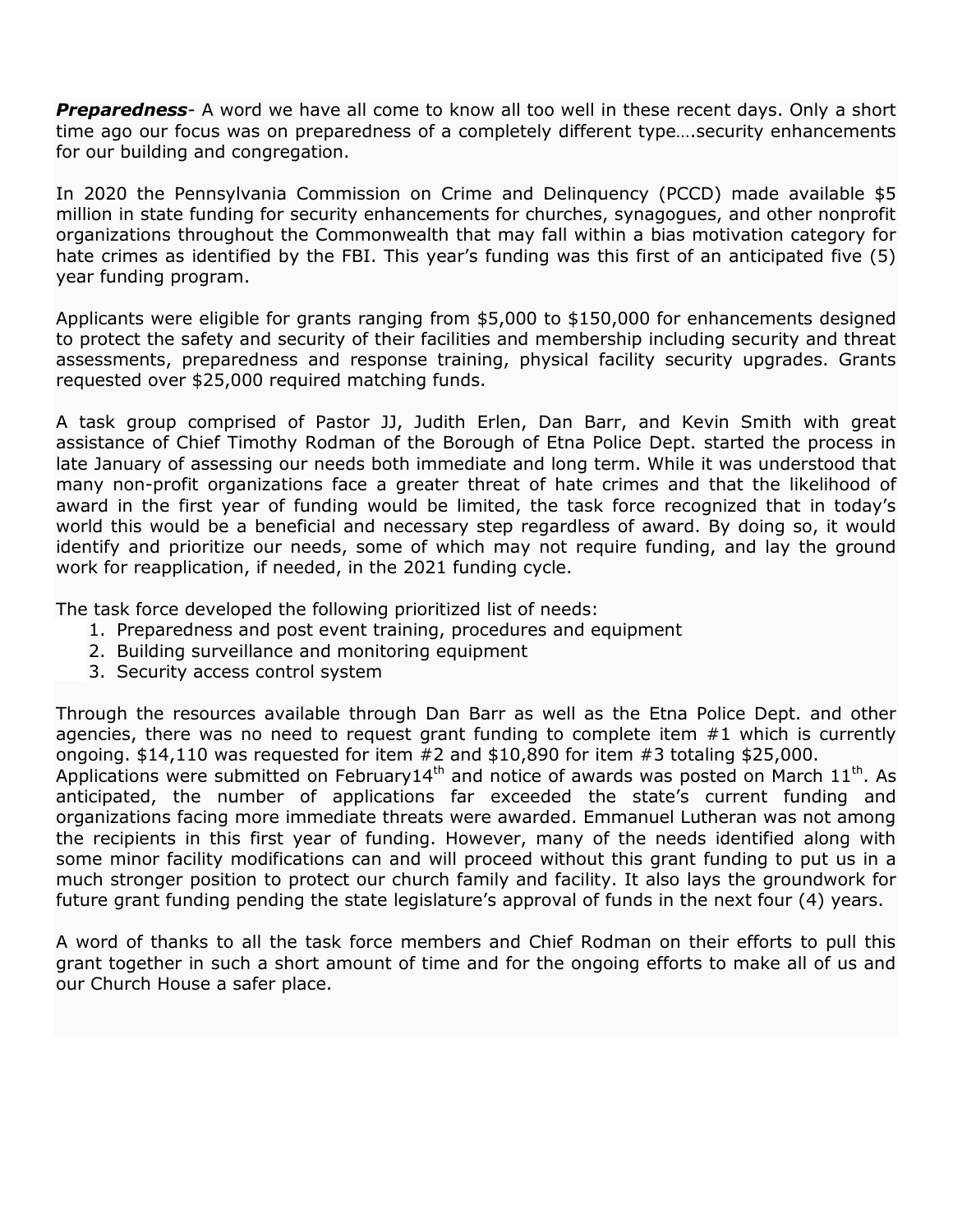#### **CHRISTIAN EDUCATION**



G.I.F.T.: The gift that keeps on giving GIFT continues its focus on *Expressions of Our Faith through the Experiences of Women*  of Faith as our way of honoring the 50<sup>th</sup> anniversary of the ordination of the first female pastor in the Lutheran church. GIFT will not be meeting face to face during April. But, do not despair as Edna Zimmerman, the facilitator, will be providing a self-study on the Christian characteristic of "LOVE" that will be posted on the church website. We are anticipating that the sessions in May focused on "GENEROSITY" facilitated by Tom Kleeb may also be presented virtually. Like Edna, Tom will be providing a self-study that each of us can use to increase our understanding of this important characteristic. Additionally, the sessions from March on "STRENGTH" facilitated by Judy Erlen will be posted allowing individuals who did not attend the in-person discussion to have an opportunity to view this presentation.

GIFT does not meet during the summer. However, we will be planning to launch a new series of facilitated discussions beginning in September 2020. Stay tuned for the announcement of the theme for the 2020-2021 series.

Thank you to our 2019-2020 incredible facilitators: Fred Prefling, Edna Zimmerman, Tom Kleeb, Pastor Chris Hough, Pastor JJ Lynn, and Judy Erlen. If you would like to serve as a facilitator or co-facilitator, please contact Tom Kleeb, Pastor JJ, or Judy Erlen.



#### *Children's Church*

Children's Church lessons and activities continue *LIVE* on Emmanuel's Facebook page and will be posted there for future viewing. You can find Pastor Chris *with TJ* on www.facebook.com/elcetna.

**Children's Church** is a part of Sunday morning worship to which children (serving children 2 to 9 years of age and on average 5 to 10 children) look forward. A cadre of volunteers leads this learning opportunity during the middle part of the service with the children and volunteers returning during the passing of the peace. Children's Church provides a time for socialization, for further discussion of the Bible story, and an activity. Pastor Chris has been spearheading Children's Church. We want to thank her and the many volunteers for making Children's Church a welcomed opportunity.

#### **MUSIC AND WORSHIP**

#### **Choir Notes**

The choir had been working on anthems for Lent, Palm Sunday, Holy Week, and Easter before our practices were abruptly halted. Thank you to the choir's members for your dedication and musical leadership during worship on Sunday mornings.

Please note that there will not be a face to face choir practice until further notice. Quite possibly that means not until September 2020 since we do not have regular practices during the summer. We invite new members to try us out when we are able to gather again to practice and to join in the fellowship and opportunity to raise one's voice in song to the Lord.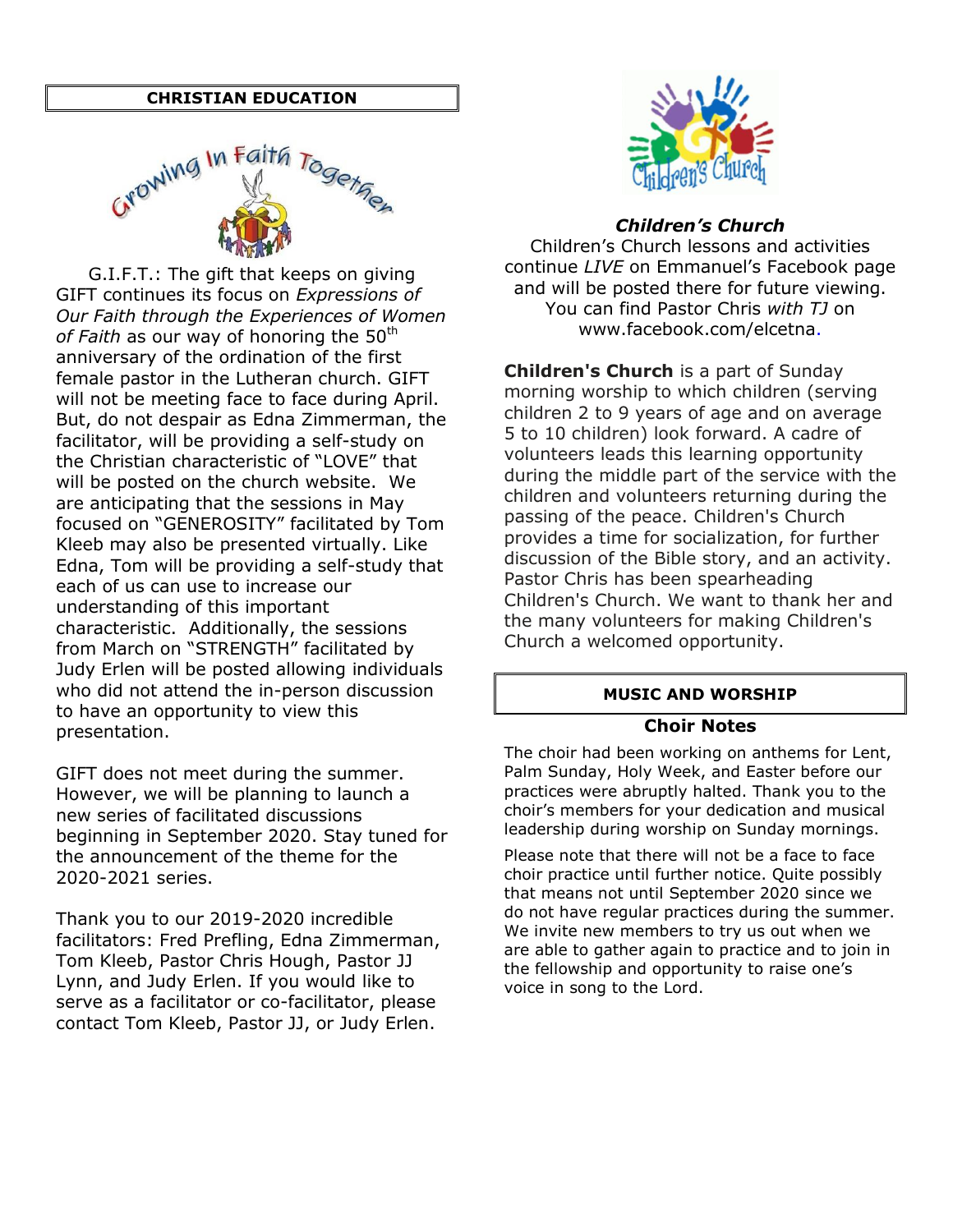

*Until further notice, the ministers' schedules are on hold.*

**Continue saving for our following ongoing projects; but please keep your items at home for the time being until we can once again be in church:**

**Glade Run Bottle Cap Project (metal caps and lids) WELCA's** *Blessed Bundles* **designated outreach for 2020 Box Tops for Education Men's Shelter Ministry clothing collection Baked goods for the Elfinwild Home Meals Ministry**

#### *OFFICE HOURS:*

*Our secretary, Linda Farmerie, has these regular office hours: Monday-9 to 3 pm; Tuesday-no office hours; Wednesday-9 to 4 pm; Thursday-no office hours; Friday-10-5 pm* Linda is also available by email (secretary.elcetna@gmail.com), or leave a voice mail on the phone.

#### *COMMUNITY NEWS & EVENTS*

**Due to the current health and safety concerns caused by the coronavirus (covid-19), many activities may be postponed for a period of time. We will keep you up-to-date through our Sunday bulletins, etc.**

*Programs & Events in Etna Borough* www.etnaborough.org

*Programs & Events at Shaler North Hills Library* www.shalerlibrary.org

**APRIL BIRTHDAYS**

| Rebecca Lindenberger                     | 04/03 |
|------------------------------------------|-------|
| <b>Thomas Stumpf</b>                     | 04/05 |
| Sophia Archer                            | 04/07 |
| Janet Jennings                           | 04/09 |
| Janice Long                              | 04/09 |
| Jessica Lindenberger                     | 04/12 |
| Carolyn Spahic                           | 04/12 |
| Deborah Simon                            | 04/12 |
| Matthew Holinbaugh                       | 04/13 |
| <b>Robert Klaus</b>                      | 04/13 |
| Dennis Tuite                             | 04/14 |
| Christopher Zimmerman                    | 04/14 |
| Mary Smith                               | 04/16 |
| Michael Lindenberger                     | 04/18 |
| Elaine Niekum                            | 04/19 |
| Devin Bieri                              | 04/21 |
| Donald Zimmerman                         | 04/21 |
| Daniel Hartmann                          | 04/22 |
| Sarah Lindenberger                       | 04/23 |
| Ronald Heckman                           | 04/23 |
| Cheryl Pfab                              | 04/23 |
| Roland Kania                             | 04/25 |
| John Demko III                           | 04/26 |
| Rebecca Renner                           | 04/26 |
| James Suhadolnik                         | 04/26 |
| Natalie Morgenstern                      | 04/26 |
| <b>Matthew Kiernan</b>                   | 04/28 |
| Joshua Lindenberger                      | 04/28 |
| Christopher Jennings<br>مدما مما من الما | 04/30 |

**(Drect. We can only go by the information we have in our membership rolls, but would be very happy to update that information if you call the office or send an email to the secretary.)**

#### **MAY BIRTHDAYS**



| Joseph McDonough     | 05/01 |
|----------------------|-------|
| Christopher Lee      | 05/01 |
| Dalaney Vaughn       | 05/01 |
| Barbara Setzenfand   | 05/04 |
| <b>Brian Stamper</b> | 05/04 |
| Jamie Fincke         | 05/06 |
| Cadby Sundermann     | 05/09 |
| <b>Austin Halley</b> | 05/11 |
| Joseph Kiernan       | 05/11 |
| Alexandra Schmitt    | 05/11 |
|                      |       |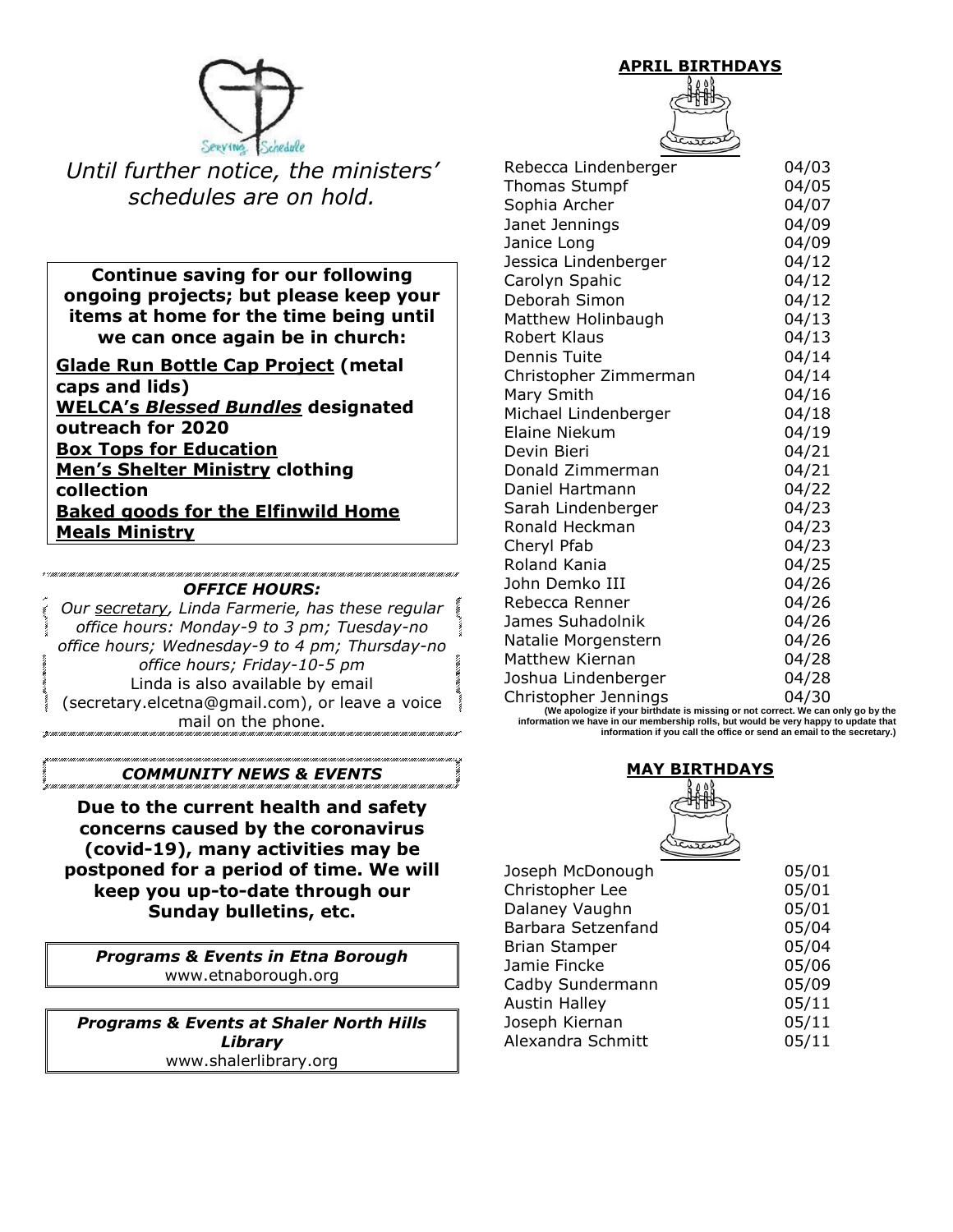| Jacquelyn Caton     | 05/12 |
|---------------------|-------|
| Amy Stefanowicz     | 05/13 |
| Sally Palka         | 05/14 |
| James Bender        | 05/14 |
| Matthew McCarthy    | 05/14 |
| Brianna Fugh        | 05/16 |
| Leslie Babyak       | 05/18 |
| Anniston Bieri      | 05/20 |
| Lisa Tuite          | 05/20 |
| Julia Degenhardt    | 05/21 |
| Barbara Buccigrossi | 05/22 |
| Nicholas Fugh       | 05/22 |
| Kristin Santoro     | 05/23 |
| Maria Zacchero      | 05/23 |
| Taylor Jennings     | 05/24 |
| Bertha Trdina       | 05/25 |
| Timothy Fugh        | 05/26 |
| Robert Hidek        | 05/29 |
| Kevin Smith         | 05/30 |

Kevin Smith 05/30 **(We apologize if your birthdate is missing or not correct. We can only go by the information we have in our membership rolls, but would be very happy to update that information if you call the office or send an email to the secretary.)**



| Dawn Devinney            | 06/02 |
|--------------------------|-------|
| Jayden Santoro           | 06/04 |
| Michael Heller           | 06/04 |
| Nicole Colwell           | 06/05 |
| Amy Fugh                 | 06/07 |
| David Zilch              | 06/09 |
| Victoria Scariot         | 06/09 |
| Donna Fischetti          | 06/10 |
| Julia Bernesser          | 06/11 |
| Sara Zacchero            | 06/11 |
| Donna French             | 06/11 |
| Ella Barr                | 06/13 |
| Kelli Kleeb              | 06/13 |
| Kylee Stamper            | 06/14 |
| Debra Klinefelter        | 06/15 |
| Carmella Whelan          | 06/15 |
| Jessica Fischetti        | 06/17 |
| Barbara Jones            | 06/17 |
| Megan Kobert             | 06/18 |
| John Caton, Jr.          | 06/21 |
| <b>Frank Hartnett</b>    | 06/21 |
| Brandon Pfab             | 06/21 |
| Laura DiVecchio          | 06/22 |
| Abrielle DiVecchio       | 06/22 |
| Brianna Marie Grzybowski | 06/22 |
| Joanne Caton             | 06/23 |
| Rafelin O'Dell           | 06/23 |
| Dennis Carr              | 06/23 |
| Peyton Nelson            | 06/23 |
| Mark Snead               | 06/24 |
| Suzanne Spelic           | 06/26 |
|                          |       |

| Sebastian Pratt                                                              | 06/27 |  |
|------------------------------------------------------------------------------|-------|--|
| Madeline Ruzomberka                                                          | 06/28 |  |
| Lisa Pritchard                                                               | 06/29 |  |
| Victor Zacchero                                                              | 06/30 |  |
| Isaac Auge                                                                   | 06/30 |  |
| Kimberly Cathers                                                             | 06/30 |  |
| (We apologize if your birthdate is missing or not correct. We can only go by |       |  |

Kimberly Cathers 06/30<br>(We apologize if your birthdate is missing or not correct. We can only go by the<br>information we have in our membership rolls, but would be very happy to update that<br>information in you call the office

*Thank you to everyone who ordered Easter flowers in time to brighten our sanctuary Easter morning while we worshiped near but far from our church home.*